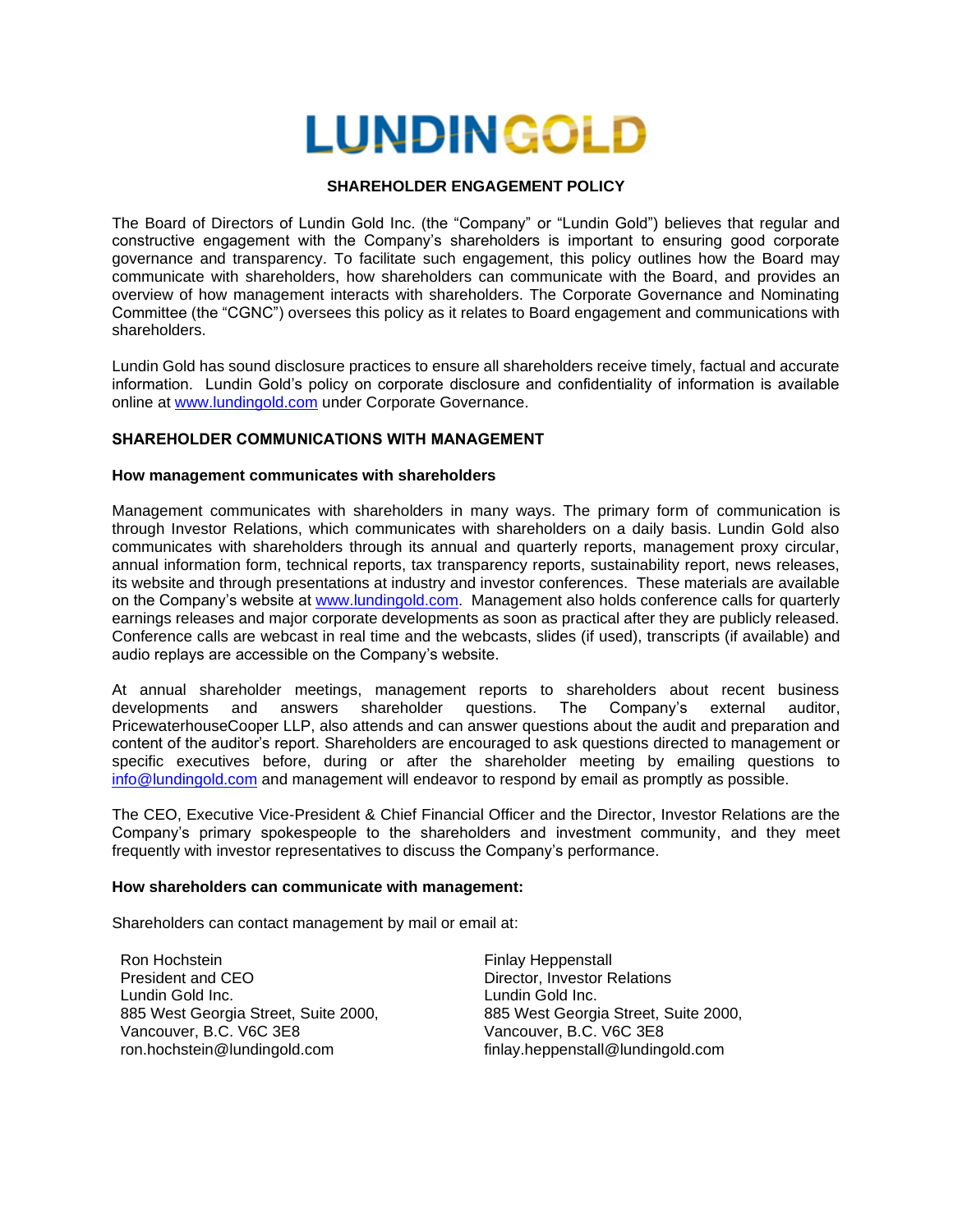## **SHAREHOLDER COMMUNICATIONS WITH THE BOARD**

#### **How the Board communicates with shareholders**

The Board believes that regular and constructive communications is an important part of creating an open, candid and productive dialogue. The Board will annually communicate information about the Board and individual directors, the Company's corporate governance and executive compensation practices through the Company's management proxy circular. The Company's most recent circular is available at [www.lundingold.com.](http://www.lundingold.com/)

The Board encourages shareholder attendance and participation at Lundin Gold's annual shareholder meetings as well as through informal meetings throughout the year as required. The Chair of the Board's responsibilities include ensuring effective communication with all shareholders. As appropriate, the Chair may communicate or meet directly with shareholders and may involve other directors of the Board in such engagement activities, including members of Board committees having responsibility for those issues that are raised by shareholders. If any such meetings are held throughout the year, the directors who have met with such shareholders will report back to the Board on their discussions with shareholders.

#### **How shareholders can communicate with the Board**

In between annual meetings, Lundin Gold supports an open and transparent process for shareholders to contact the Board, including the chairs of our Board committees.

The Vice-President, Legal & Corporate Secretary has been designated by the Board as its agent to receive and review communications and meeting requests addressed to the Board. The Vice-President, Legal & Corporate Secretary will determine whether the communication received is a proper communication to the Board or should be addressed by management. For example, questions or concerns regarding the Company's general business operations, financial results, strategic direction and similar matters are most appropriately addressed by management. On the other hand, if management receives any questions that the Board should be made aware of, the information will be passed on to the Vice-President, Legal & Corporate Secretary to consider.

Shareholders or other stakeholders of the Company may communicate with the Board by mail (marking the envelope "Confidential") or email as follows:

Sheila Colman Vice-President, Legal & Corporate Secretary Lundin Gold Inc. 885 West Georgia Street, Suite 2000, Vancouver, B.C. V6C 3E8 sheila.colman@lundingold.com

The topics that are appropriate for the Board to address are:

- Corporate governance practices and disclosure;
- Board performance;
- Executive performance;
- Executive compensation;
- Board and Committee composition and qualifications; and
- Board oversight, including oversight of risk